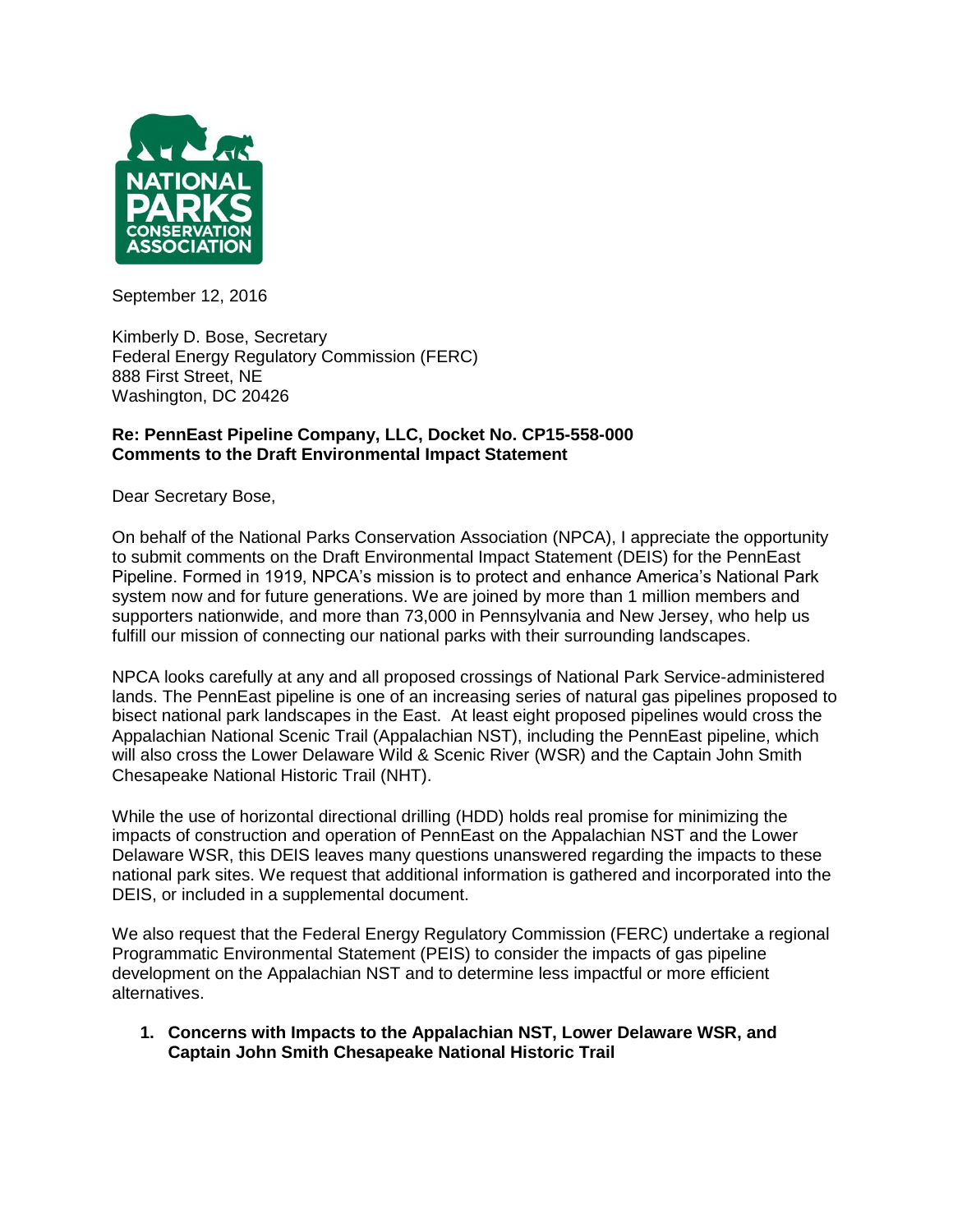The Appalachian NST is the world's most famous long-distance hiking trail. It is deeply ingrained in the world's imagination as a symbol of adventure and self-discovery. An estimated 2-3 million hikers visit some section of the trails 2,190 miles each year, with less than 1,000 people completing the entire through-hike between Georgia and Maine. Appalachian NST hikers value the serenity and wilderness isolation provided by the trail, values that exist only thanks to constant protection and vigilant management from the National Park Service (NPS), National Forest Service (NFS), numerous state agencies, the Appalachian Trail Conservancy (ATC) and 31 local hiking clubs. Any disruption of that isolation, for example by a new road or energy transmission corridor, threatens the fundamental values for which visitors enjoy the trail.

Similarly, thousands of annual visitors enjoy relative serenity in otherwise heavily-developed regions via the Lower Delaware WSR and Captain John Smith NHT. The Lower Delaware WSR recognizes a beautiful portion of the longest free-flowing river in the East, providing city residents a respite from their busy lives and providing habitat for threatened and endangered species. Similarly, the Captain John Smith NHT reminds thousands of annual paddlers of what the Susquehanna River and Chesapeake Bay looked like during our pre-Revolutionary history and preserves the history of our region's Native American tribes.

Unlike other proposed pipeline crossings which rely on trenching and clearing, PennEast's proposed use of HDD has the potential to significantly minimize impacts to hikers and boaters. By drilling underground from locations outside the 400-foot Appalachian Trail corridor and underneath both rivers, the pipeline's construction impacts will be lessened, especially important on the Appalachian NST, an area that FERC acknowledges "has not been previously disturbed or developed."<sup>1</sup>

However, it is not clear in this DEIS whether HDD at these crossing locations are feasible. We were unable to locate the "site-specific crossing plan" for the Appalachian NST, Lower Delaware WSR, and Captain John Smith NHT crossings as mentioned by FERC in its DEIS. We were unable to scrutinize detailed construction schedules, access road delineations, traffic and vehicular management plans, and hiker, boater, and recreational user management plans. There is no discussion of visual and audible impacts from construction pads on either side of the trail and rivers, and similar details which are crucial for meaningfully considering proposed pipeline locations that would cross the park sites. Major impacts to the environmental value and visitor enjoyment of the Appalachian NST could still occur from HDD construction outside of the 400-foot corridor, including from the Weathering Knob overlook, but we are unable to assess those impacts due to a lack of detailed construction and mitigation information. We are equally unaware that any construction company has contracted to build the HDD sections underneath the Appalachian NST, or the Lower Delaware WSR or Captain John Smith NHT.

Without these details, or assurances that what PennEast has proposed to do to minimize impacts to these national park sites can actually be constructed, we are left with serious questions about the likelihood of minimization of impacts to these sites. This lack of information is compounded by a failure to conduct an extensive review of alternative crossing locations, including all eight alternatives proposed by the NPS for the Appalachian NST crossing. In order to ensure proper protection of our national parks, these deficiencies need to be corrected before a final EIS is released or any further permitting action is taken by FERC on the PennEast pipeline proposal.

 $\overline{\phantom{a}}$ 

<sup>&</sup>lt;sup>1</sup> FERC PennEast Pipeline Project Draft Environmental Impact Statement: Volume 1, at 237.